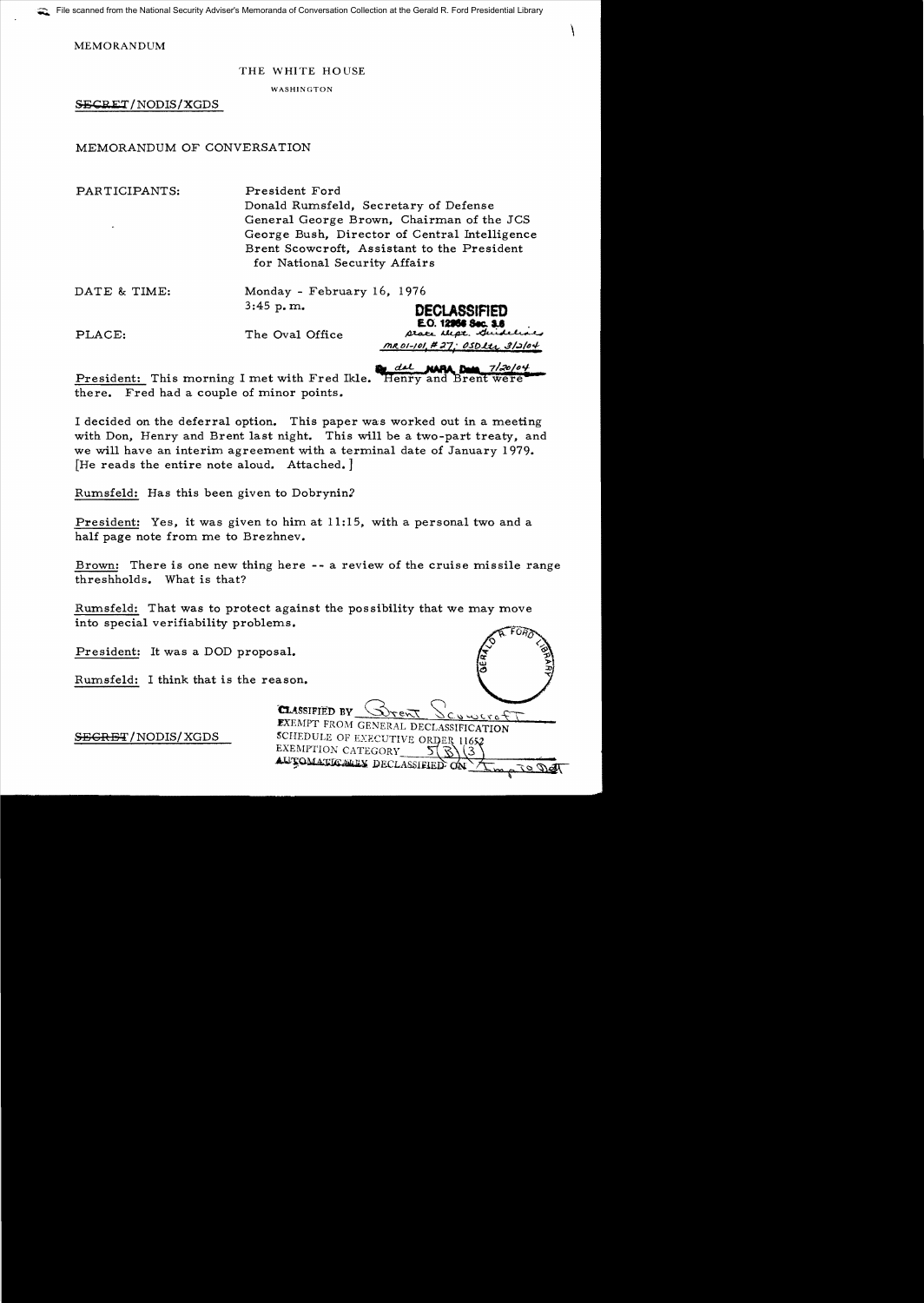## $SEGREF/NODIS/XGDS$  - 2 -

## Scowcroft: That's right.

Brown: The Chiefs will be with you on this, Mr. President. We worked up this same basic package three days ago. The JCS are on record.